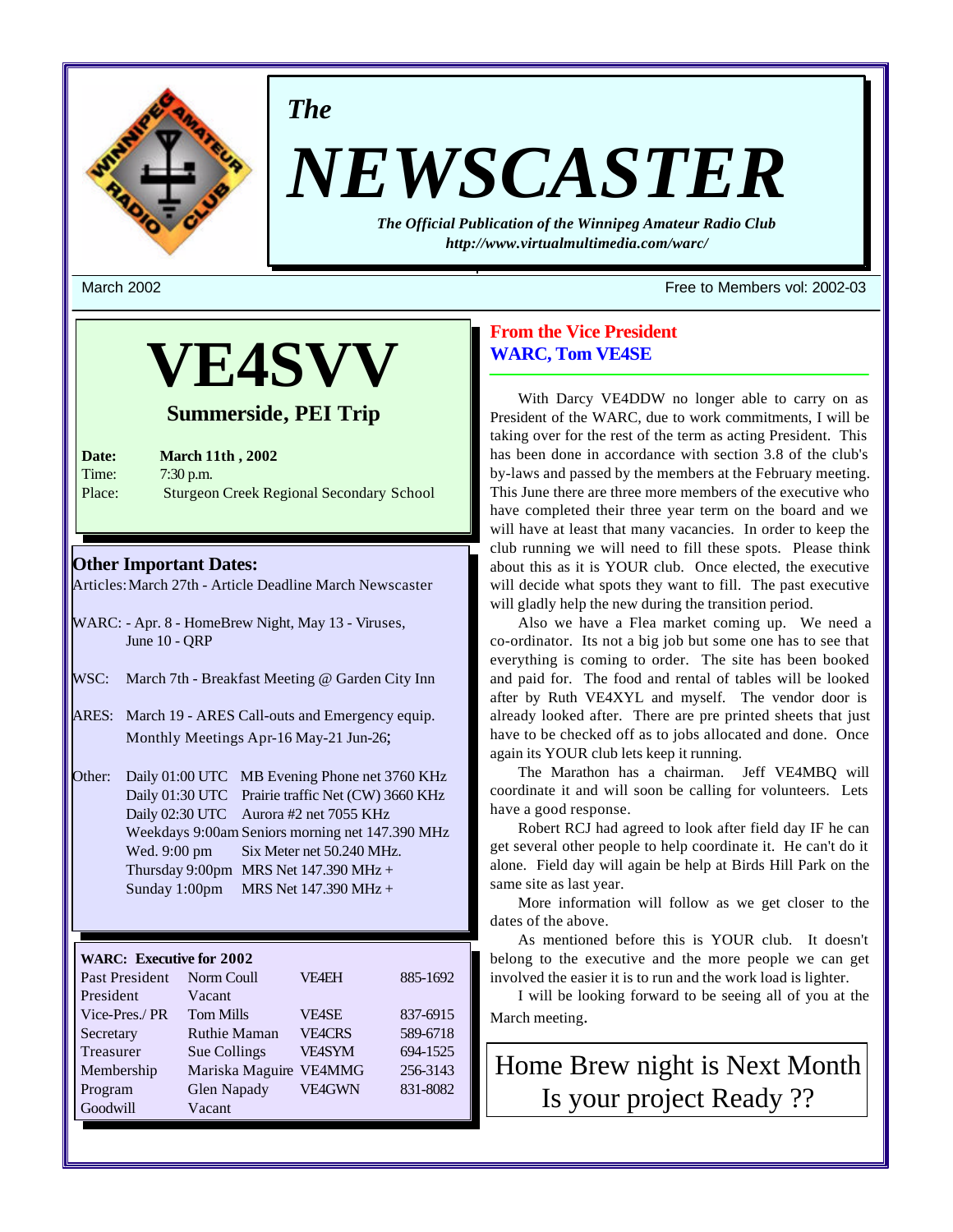#### **Winnipeg ARES Report by Jeff, VE4MBQ - Winnipeg EC**

Twenty-eight WPGARES members and associates provided volunteer amateur communications February 9 and 10 for Festival du Voyager Sled Dog Races at The Forks on the Red River. Thanks to the following volunteers: VE4s: AJR, WF, KAZ, XM, STS, TRO, MGR, MMG, SE, HK, RCJ, XYL, ACX, AND, DWG, GWN, EWN, EIH, JNF, CLK, ODB, OHB, TJR, BSR, KU, WTS, YYL, MBQ

Special thanks to:

WSCRC for briefing room for Volunteer Briefing Brad Honke VE4XM for bringing out his snowmobile Yori Tsuji VE4ACX for use of VE4TWO Richard Andrich and staff at The Forks Market for their cooperation and assistance.

Our February monthly meeting featured a presentation by Manitoba ARES Digital DEC Maiko Langelaar VE4KLM on the cross-Canada OCIPEP Digital Amateur Network that can link OCIPEP Regional Directors in a communications emergency. Maiko was assisted by SEC Don Mackinnon VE4DJM who used the ATAS-100 mobile antenna system on his vehicle to make the show-and-tell work. WPGARES welcomed our newest member Fred Venema VE4FV. We currently have 46 members.

WPGARES would like to thank Alexander Parkinson VE4APN for his donation of a Barker & Williamson AP-10A Portable Antenna. Our next general meeting is TUE 19MARCH2002 1900h at Sir Wm Stephenson Library 765 Keewatin Street. There will be an encore presentation of "ARES Call-outs and Emergency Equipment" by EC Jeff Dovyak VE4MBQ.

#### **Field Day By Robert, VE4RCJ**

Last year a committee of three people did the planning and implementation for field day. One person handled the operational plans including the purchasing of food. Another handled PR including interagency cooperation and the third handled logistics and transportation. The responsibility for these duties was not written in stone and contributions were made by all three in all facets of planning and implementation for the big day. I feel that it went well and would like to see an even more successful field day this year.

I have expressed a willingness to work on field day this year but I will need help. I propose a similar plan to last year, but am willing to discuss a different arrangement of responsibilities if requested by any volunteers. If more than two express a willingness to help I will be very thankful for their help. There will be little concrete done before the end of School in April but May will be busy and June hectic. Please let me know if you are willing to help and the way you would like to contribute to another successful field day.

I can be contacted by telephone 477-9125 (note the bluebook number is incorrect), or email rcjacobs@mts.net or ve4rcj@rac.ca

#### **From the Planning Chair: Glen, VE4GWN**

Again I must thank Louis, VE4PLJ for the presentation he gave for our Feb. meeting. Everyone in attendance were impressed with Louis, and I'm sure that valuable lessons have been learned by all. It must take a lot of "guts" to stand up and pass on your personal experiences. Well done Louis.

The March meeting should also be entertaining, and educational. We will be having some members from the Sun Valley Ventures (VE4SVV) telling us about there visit to Summerside PEI this past summer. Come one and all and listen to what a group of young amateurs have to say. I can't think of a better way to encourage them to remain in this hobby, and maybe even enlist some of their friends to join us as hams.

April is just around the corner, and we all know what that means.... HOMEBREW night. So complete those projects that you have started, or are planning to start. I personally find this one of the more enjoyable meetings that we have.

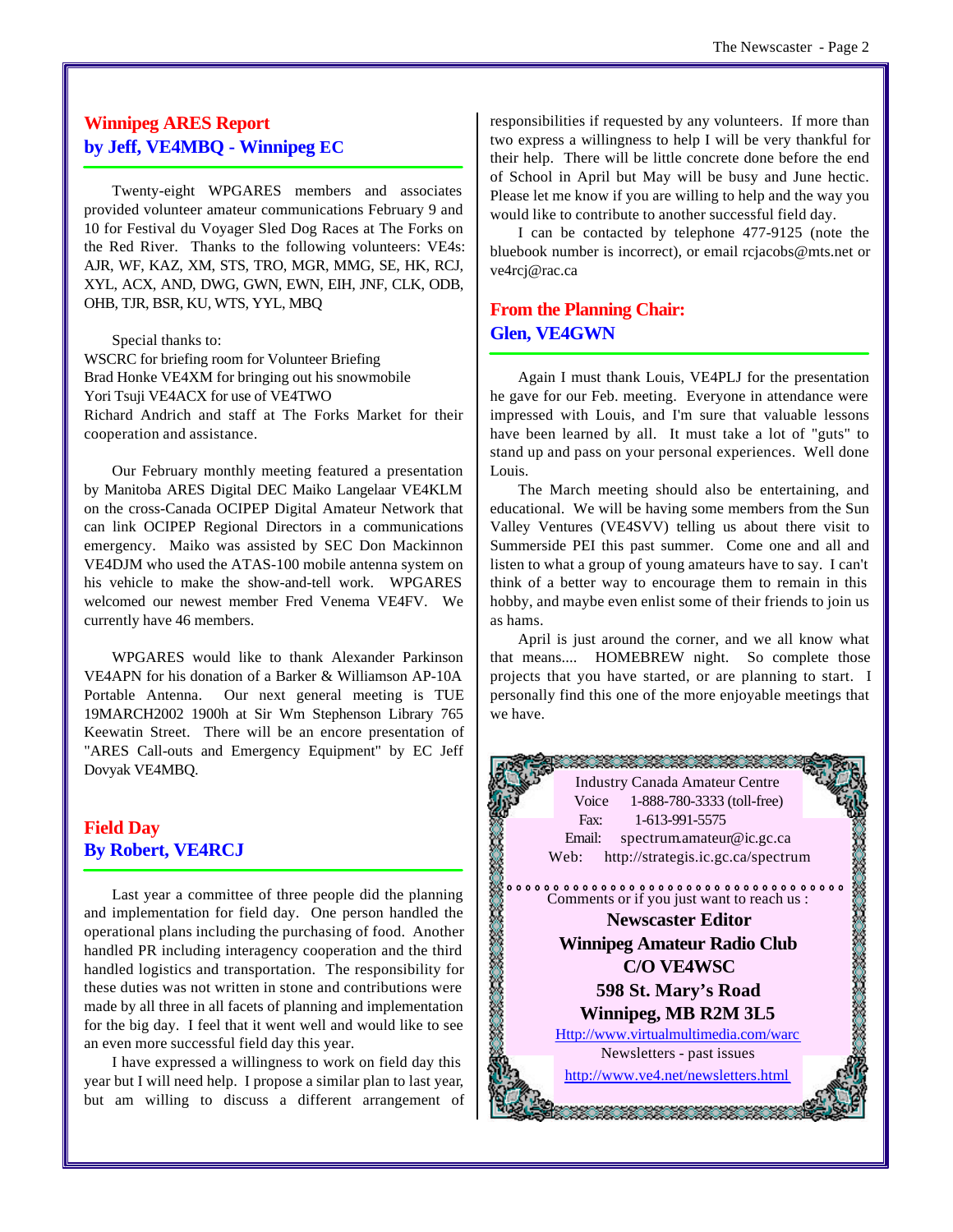#### *March*

| <b>ARRL Inter. DX Contest</b>       |            | Phone 0000Z       | Mar 2            |
|-------------------------------------|------------|-------------------|------------------|
| World Wide Locator Contest          |            | 0000Z             | Mar 9            |
| <b>SARL Field Day Contest</b>       |            | 1000Z             | Mar 9            |
| <b>RSGB Commonwealth Contest</b>    | CW         | 1000Z             | Mar 9            |
| North American Sprint               |            | <b>RTTY 0000Z</b> | Mar $10$         |
| <b>UBA Spring Contest</b>           | CW         | 0700Z             | Mar 10           |
| Wisconsin QSO Party                 |            | 1800Z             | Mar 10           |
| Alaska QSO Party                    |            | 0000Z             | Mar 16           |
| <b>BARTG Spring RTTY Contest</b>    |            | 0200Z             | Mar 16           |
| <b>Russian DX Contest</b>           |            | 1200Z             | Mar 16           |
| Virginia QSO Party                  |            | 1800Z             | Mar 16           |
| Spring QRP Homebrewer Sprint        |            | 0000Z             | Mar $25$         |
| CQ WW WPX Contest                   | SSB        | 0000Z             | Mar 30           |
| <b>April</b>                        |            |                   |                  |
|                                     |            |                   |                  |
| <b>MARAC County Hunters Contest</b> | SSB        | 0000Z             | Apr 6            |
| <b>SP DX Contest</b>                |            | 1500Z             | Apr 6            |
| <b>EA RTTY Contest</b>              |            | 1600Z             | Apr 6            |
| Missouri QSO Party                  |            | 1800Z             | Apr 6            |
|                                     |            | 1800Z             | Apr <sub>7</sub> |
| YLRL DX to NA YL Contest            | CW         | 1400Z             | Apr 10           |
| <b>JIDX HF CW Contest</b>           |            | 2300Z             | Apr 12           |
| QRP ARCI Spring QSO Party           |            | 1200Z             | Apr 13           |
| EU Spring Sprint, SSB               |            | 1500Z             | Apr 13           |
| His Maj. King of Spain Contest      |            | 1800Z             | Apr 13           |
| Yuri Gagarin Int. DX Contest        |            | 2100Z             | Apr 13           |
| <b>UBA Spring Contest</b>           | <b>SSB</b> | 0600Z             | Apr 14           |
| YLRL DX to NA YL Contest            | <b>SSB</b> | 1400Z             | Apr 17           |
| <b>Holyland DX Contest</b>          |            | 0000Z             | Apr 20           |
| <b>TARA Spring Wakeup</b>           |            | PSK310000Z        | Apr 20           |
| <b>YU DX Contest</b>                |            | 1200Z             | Apr 20           |
| <b>GACW CW DX Contest</b>           |            | 1200Z             | Apr 20           |
| <b>EU Spring Sprint</b>             | CW         | 1500Z             | Apr 20           |
| Michigan QSO Party                  |            | 1600Z             | Apr 20           |
| Ontario QSO Party                   |            | 1800Z             | Apr 20           |
| Harry Angel Memorial Sprint         |            | 1100Z             | Apr 25           |
| <b>SP DX RTTY Contest</b>           |            | 1200Z             | Apr 27           |
| <b>Helvetia Contest</b>             |            | 1300Z             | Apr 27           |
| Florida QSO Party                   |            | 1600Z             | Apr 27           |

## *Parkside Appliance & Electronics*



**Sales & Service of Computers & Software Home repairs offered**

**John, VE4JNF 386 Belvidere Street 885-9278 www.escape.ca/~ve4jnf ve4jnf@escape.ca**

## **Semi- Annual WARC Flea Market**

## **April 21 Heritage Victoria Community club 950 Sturgeon Rd.**

\$2.00 Entrance fee Tables are \$5.00 for WARC members, \$10.00 for non WARC members and commercial outlets.

 Ed Horton VE4EIH is the Coordinator. If you would like to volunteer for various jobs please contact him.

Ruth VE4XYL and Tom VE4SE will be selling tables, please contact them at 837-6915 or at 605 Bruce Ave.

### **ARES FLEA MARKET BULLETIN By Dick, VE4HK & and Mariska, VE4MMG**

The Winnipeg Amateur Radio Club Spring Flea Market will be Sunday, April 21, at the Heritage Victoria Community Club. Yes, Winnipeg ARES will be there with our much cherished Silent Auction. There will be the usual table groaning with wonderful prizes, that nobody can live without. Tickets will be the usual \$1.00 for 3 tickets and \$2.00 for 10 tickets. Your odds of winning are far better than winning the lottery. I think the prizes are better, too.

Winnipeg ARES earns the bulk of our income at the Spring and Fall Flea Markets. We receive no government funding at all. All funds are used to improve our equipment and cover other expenses.

ARES members really appreciate the support of the amateur community by purchasing tickets at our silent auctions.

#### **Preferred Modes**

The following voice modes are used by general agreement.

| LSB.      | 160, 80, 40 meters                         |
|-----------|--------------------------------------------|
| USB.      | 20, 17, 15, 12, 10 meters                  |
| <b>FM</b> | 2, 1.25 m and 70 cm. Some USB is also used |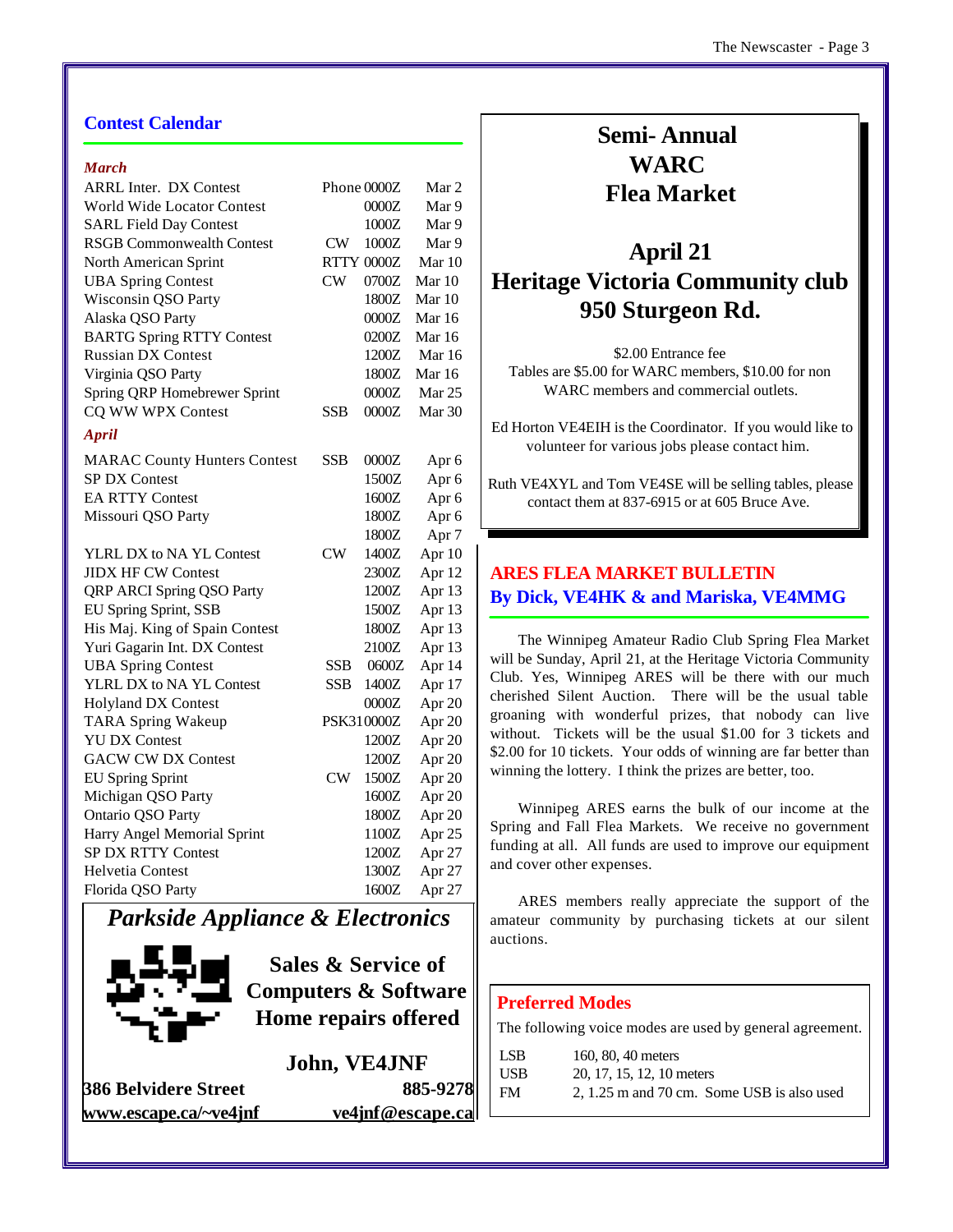#### **News from the Net**

#### *US 241 and 322 GHz records set*

The ARRL reports that contacts made in mid-December "on the ultra-highs" by microwave enthusiast Brian Justin, WA1ZMS, set new North American records on two bands that amateurs don't encounter routinely-- 241 and 322 GHz.

On December 15, Justin, operating W2SZ/4 in Virginia, made contact with Gordon Howell, WA4RTS/4, on the 322-GHz band "over a whopping distance of 0.05 km (about 164 feet)," he said.

"I know it's not much as far as DX is concerned, but it's on par with DB6NT's 411-GHz DX record and is a North American first for the 300-GHz band, excluding light," he added.

About an hour later another QSO was made between W2SZ/4 and WA4RTS/4 on 241 GHz over a distance of 1.1 km (approximately 3609 feet). "This is a North American first for the band and a new NA record at the same time," Justin said.

Both contacts were made using modulated CW and wideband FM receivers. The power output on 322 GHz was estimated to be just a few microwatts, while the power on 241 GHz was measured at 0.75 mW. The stations were constructed of 80.6-GHz free running Gunn oscillators driving GaAs diode triplers. Both setups used homebrew six-inch parabolic dishes with hyperbolic sub- reflectors.

Justin said the next step is to phase-lock the Gunn oscillators to crystal oscillators in the future to permit using narrowband modulation, "thus resulting in better DX." WA1ZMS estimated that over the span of his ham radio career, he's operated at least once on every available Amateur Radio band.

(Note: At the present time, there are no amateur bands allocated above 275 GHz, but the IARU has proposed that allocations between 275 and 1000 GHz (1 TeraHerz) be considered at the World Radio Conference presently planned for 2006 - VE3PU)

#### *Marco-Tubsat interference*

VK7 News reports on the appearance of those data signals on three amateur bands and say they have been tracked to an earth-imaging satellite called MARCO-TUBSAT. VHF/UHF operators in Australia were among the first to monitor the satellite on 144.100 MHz and soon it was found to be on the 436.075 and 2401 MHz as well. Why this commercial satellite is using amateur frequencies is still unclear. The International Amateur Radio Union Monitoring Service is on alert and requesting reports on this intrusion so complaints can be handled through official channels. (Thanks to Qnews)

#### *IRLP in Europe*

So far IRLP activity is rather limited in Europe. As a rule, linking amateur radio signals to a telecommunications network is not allowed.

In Belgium, for example, there is a very recent amateur radio regulation, dated 9 January 2001, stating in Article 20, 10 : "The licensee shall not connect his station to a telecommunication network". Similar limitations may exist in other countries.

In the UK an IRLP system is in operation. according to G7WFM's website: "Following consultation with the Radio Society of Great Britain (RSGB) and a number of interested individuals, a change will shortly be made to the Amateur Radio Licence clarifying that connection of amateur radio to non-amateur networks will only be permitted by written permission from the Secretary of State. This change will not become effective until late January to allow time for licensees to apply for this special permission. Licence change's were made on the 31st January 2000 to all UK radio amateur licences".

Up till now, there does not appear to be a strong demand for IRLP in the European amateur radio community. But things could change rapidly.

(Thanks to Gaston, ON4WF)

#### *AMATEUR ANTENNA BILLS FILED IN TENNESSEE*

Tennessee has become the latest state to consider Amateur Radio antenna legislation. Identical bills were filed January 31 in both houses of the 102nd Tennessee General Assembly that would incorporate the essence of the limited federal preemption known as PRB-1 into state law. House Bill 2973 and Senate Bill 3058 would amend Tennessee law to require that municipalities regulating the placement, screening or height of radio antennas "reasonably accommodate amateur radio antennas" and impose only the "minimum requirements necessary" to meet legitimate local requirements. In addition, if the legislation is approved and signed by Gov Don Sundquist, municipalities in Tennessee would not be able to restrict the number of support structures for an Amateur Radio antenna. The proposals would limit municipalities from imposing restrictions on Amateur Radio antenna height according to a three-tier schedule. In rural areas with a population densities of 120 or fewer per square mile, the minimum regulatory height would be 200 feet; in areas where the population density exceeds 120 per square mile, the minimum regulatory height would be 140 feet on lots of an acre or larger and 75 feet on lots of less than one acre. Municipalities still would be able to impose requirements "to meet clearly defined objectives relating to screening, placement, aesthetic, and health and safety factors with respect to the erection, maintenance and operation of amateur radio antennas." The proposed bills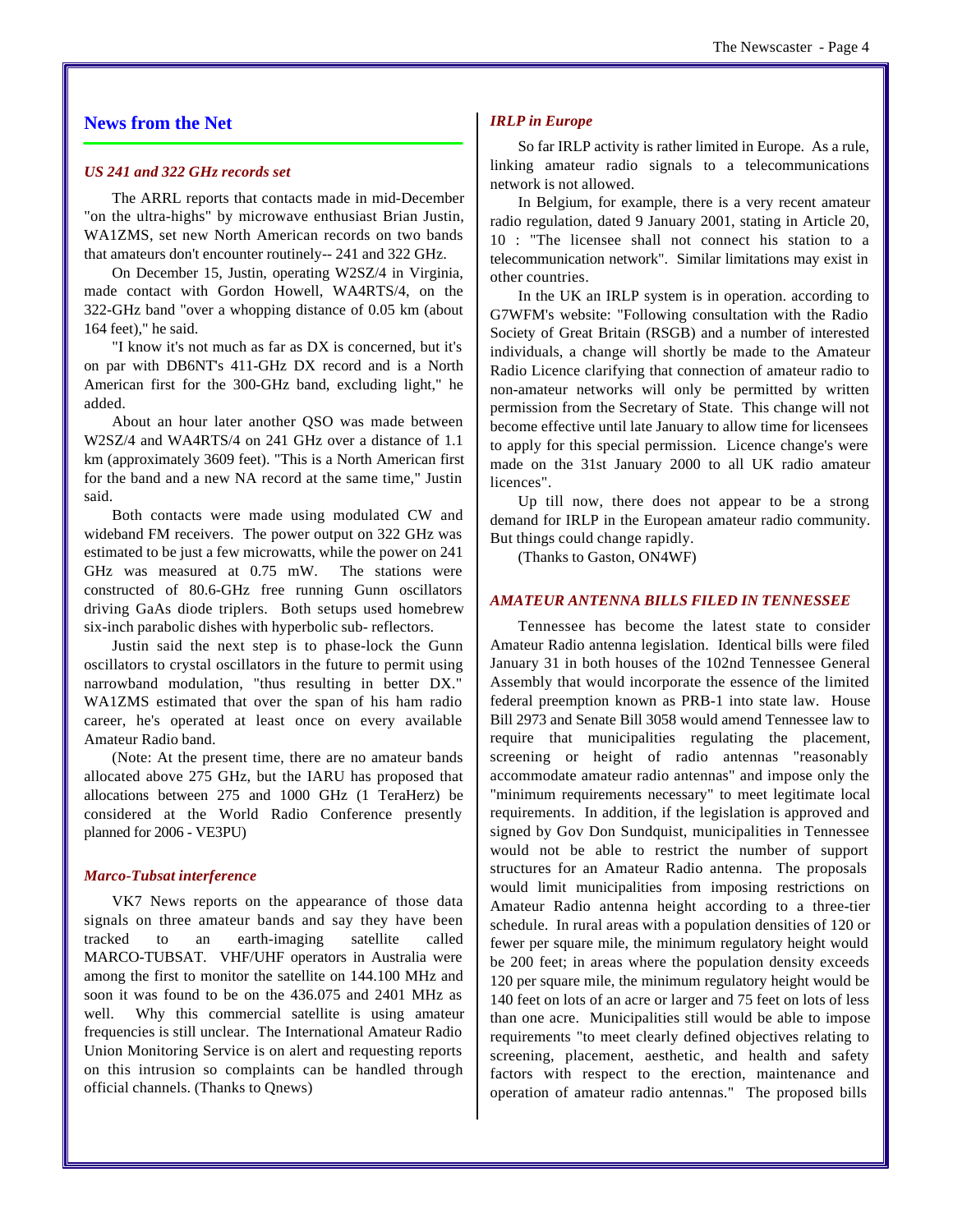would grandfather amateur antennas already in place before the effective date of the legislation. Both bills now are in committee. The full text of the proposed bills is available on the Tennessee General Assembly Web site http://www.legislature.state.tn.us/bills/currentga/BILL/HB29 73.pdf

Thirteen states have incorporated the essence of PRB-1 into their laws. A measure awaits the governor's signature in Wisconsin. New PRB-1 legislation or bills to expand existing PRB-1 laws are under consideration in at least three other states. (ARRL)

#### *Call for Papers*

Call for papers issued for ARRL/TAPR Digital Communications Conference: A call has been issued for technical papers for presentation at the 21st annual ARRL/TAPR Digital Communications Conference. The DCC will be held September 13-15, 2002, in Denver, Colorado. Papers also will be published in the Conference Proceedings, available from the ARRL. Presentation at the conference is not required for publication. Papers are due by August 5. Conference registration details and updates are available on the TAPR Web site  $\frac{\text{http://www.tapr.org/dcc}{\text{http://www.tapr.org/dcc}{\text{...}}}$ . The ARRL/TAPR Digital Communications Conference is an international forum for radio amateurs to meet, publish their work, and present new ideas and techniques. Presenters and attendees will have the opportunity to exchange ideas and learn about recent hardware and software advances, theories, experimental results, and practical applications. Topics include, but are not limited to, software defined radio (SDR); digital voice; digital satellite communications; global position system (GPS); Automatic Position Reporting System (APRS) and short messaging; digital signal processing (DSP); HF digital modes; Internet interoperability with Amateur Radio networks; spread spectrum; Amateur Radio use of 802.11 technologies; TCP/IP networking over Amateur Radio; mesh and peer-to-peer wireless networking; emergency and homeland defense backup digital communications; using Linux in Amateur Radio; updates on AX.25 and other wireless networking protocols. E-mail papers to Maty Weinberg, KB1EIB, at ARRL Headquarters "<maty@arrl.org>; (ARRL)

#### *Bulletins to "home.com" e-mail addresses*

The demise of home.com has meant that many subscribers to the RAC Bulletins have been dropped from the mailing list. Those readers are reminded that to continue to receive RAC Bulletins, it will be necessary for them to re-subscribe with their new e-mail addresses. to subscribe please go to:

Http://www.rac.ca/~racnews/othernotices/racbullemail.htm

#### **Why Should You Join RAC or Renew Your Membership ?**



RAC is actively involved in the International Amateur Radio Union (IARU), which works with the International Telecommunications Union (ITU) to preserve and expand our frequency spectrum allocations. No amateur radio spectrum - no amateur radio!

RAC provides members with a free Outgoing QSL Service to countries around the world. Fifty outgoing cards a year pays for your whole membership fee, and the rest if free. Look in TCA for the address of the Incoming QSL Bureau for your area.

Add to your QSL card collection by participating in the two annual RAC contests: the RAC Canada Day Contest and the RAC Canada Winter Contest in late December. Join the fun from 160m to 2m.

Work towards any of the RAC Operating Awards - the Canadaward, Transcanada, St Lawrence Seaway, and Provincial Capitals.

RAC publishes books that you need to get ahead. Beginners need our Basic Study Guide... and if you're upgrading, you'll need the Advanced Study Guide. Both Question Banks too. Traveling? You'll need our Repeater Directory (2m and 70cm). Logging? Use our nifty RAC Log Book. Get them all form your favourite amateur radio dealer.

The RAC Field Organization coordinates the activities of traffic-handling, emergency communications, and bulletin services across Canada. You can make a difference to your community by joining the RAC sponsored Amateur Radio Emergency Service (ARES) or the National Traffic System (NTS).

RAC now issues the **CEPT** and **IARP** international permits so that you can operate your station in many countries without additional permission. This can save you a lot of time and effort.

Our volunteers are hard at work on more benefits for our members. When they are ready, you will see them here. But even with all those volunteers at work for you, we need your financial support to carry on the work.

We know that ham radio is important to you. You need RAC . . . and RAC needs you.

Please join or renew today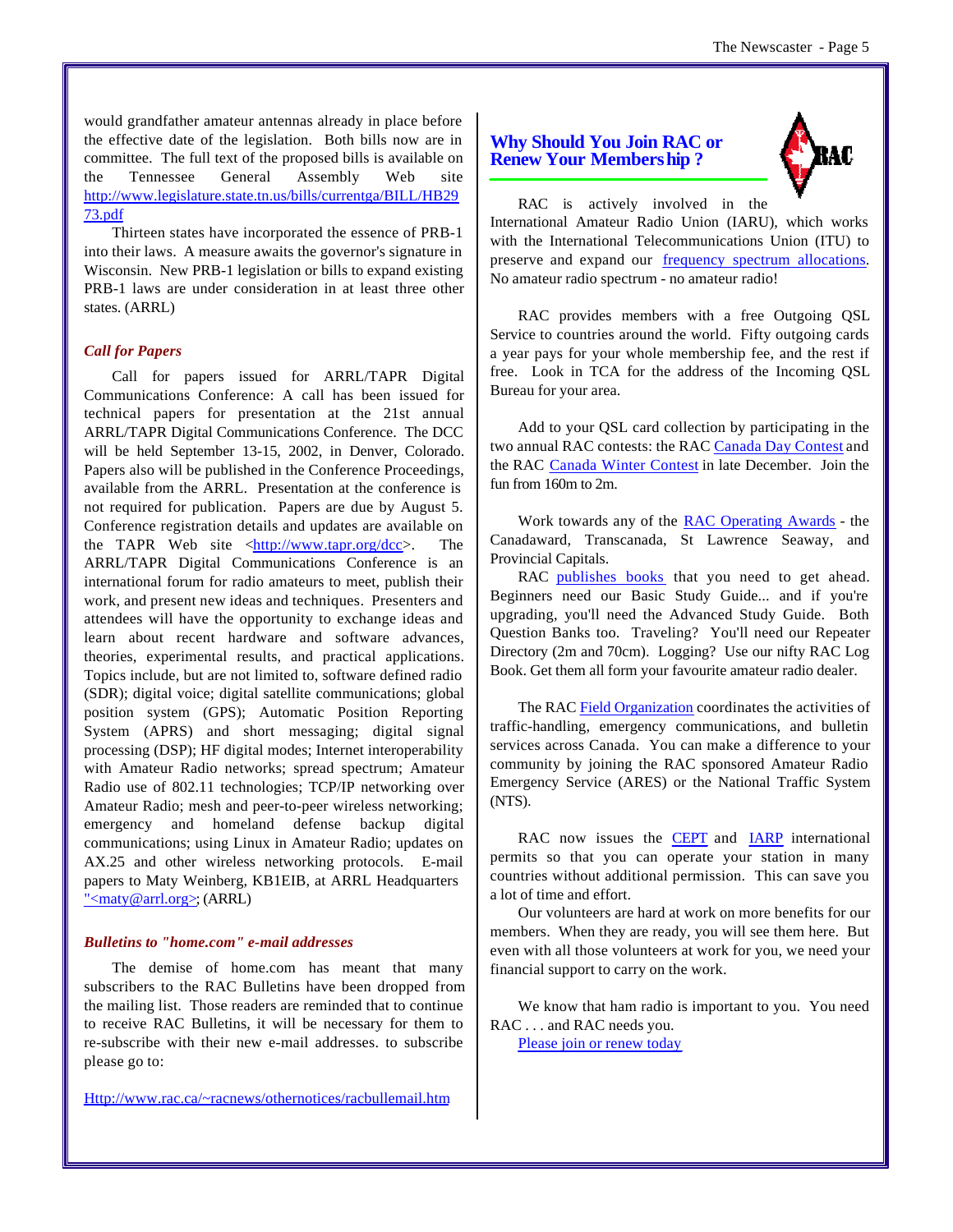#### **Bulletins**

#### *RAC Bulletin 02-003E*

#### *LOU signed*

A Letter Of Understanding (LOU) between Radio Amateurs of Canada (RAC), sponsor of the Amateur Radio Emergency Service (ARES) program, and the British Columbia Provincial Emergency Radio Communication Service (PERCS), was recently approved and signed.

The LOU represents the collaboration of RAC BC Section Manager Fred Orsetti VE7IO and Supervisor Information and Communications Technology, Provincial Emergency Program Andrew Bryan VE7KSN, to provide a cooperative plan to carry out emergency communication. The LOU will be posted on the RAC and PERCS web site for information and circulation.

This LOU further enhances the work of the ARES program and compliments the Memorandum of Understanding signed May 1994 between RAC and Red Cross.

#### *Super Hi-gain co-ax out soon*

Not to be outdone by the famous VK range of products, there's a new kid on the block, namely T-E-L-I who have come up with a new Super Hi-gain coax.

TELI developers have introduced the product primarily as a signal booster in radio and TV transmission lines.

Normally with conventional transmission lines there is always some loss depending on the frequency and/or the electrical characteristics of the cable. It was discovered by the TELI folk however that when a bias voltage was applied to the special material used to make the Hi gain co-ax the effect was incredible, the signal strength increased. Amplification of RF signals in the new transmission cable actually increased by 3db per metre length !

Now this means that for every metre a signal travels through the cable, the signal strength doubles !! Put in 1 watt of power into a 1 metre length of cable and you get 2 watts at the other end (provided you apply the bias voltage). 1 watt into a 2 metre length and you get 4 watts out ! and so on. Doubling the power at every 1 metre means that the total effective power of the signal exceeds 1000 watts by the time it has travelled just 10 metres up the line !

Now we all know from accepted scientific principles, that there comes a time when things are governed by the law of diminishing returns, in other words things begin go bad. Amazingly though, with TELI Hi-gain co-ax this is not so, the sky is the limit, but a word of warning, it's not ready for sale just yet.

Designed to be strictly used in very short sections, say between a standard co-ax and the antenna, extreme caution is needed when using longer lengths. A situation could quickly develop where the signal would have more energy than the whole antenna system could stand.

Reports have surfaced to the effect that some of this revolutionary cable may have accidentally found it's way into Amateur hands. Without official specifications or safety guidelines, TELI scientists warn that this will cause serious hazards for the uneducated. To further illustrate the position, a 5 metre run would give 32 watts, with a 10 metre length of cable producing 1,024 watts. By the time the cable run extended to 20 metres, a staggering 1,048,576 watts of power would be to hand. Of course most power mains breakers would trip long before the million watt level was achieved. Just the same, once the signal starts up the transmission line the Peak Envelope Power climbs so fast, that there's a possibility that the current would jump the open switch gap.

Power would continue to increase until the mains power lines evaporated in an artificial bolt of lightening, showering surrounding structures in hot plasma and sparks, a veritable nightmare for firefighters. T-E-L-I scientists have therefore asked us to warn anyone who is offered some of this revolutionary Hi gain co-ax to contact them immediately before attempting to use it.

Tests are continuing and we'll keep you posted on further developments. (Stuart VK3UAO/Keith VK3JNB) (APC news)

#### *NBTV software available*

We've previously reported on the activities of the British Narrow Band TV Association, which specializes in low-bandwidth, low definition television transmission. Keener members have rebuilt Baird television apparatus to transmit and receive mechanical TV pictures.

However NBTV has been made much easier with the availability of new software. The software appears on ON1AIJ's website. Just click 'English' and then 'software'.

NBTV URL: http://users.pandora.be/ON1AIJ/index.htm

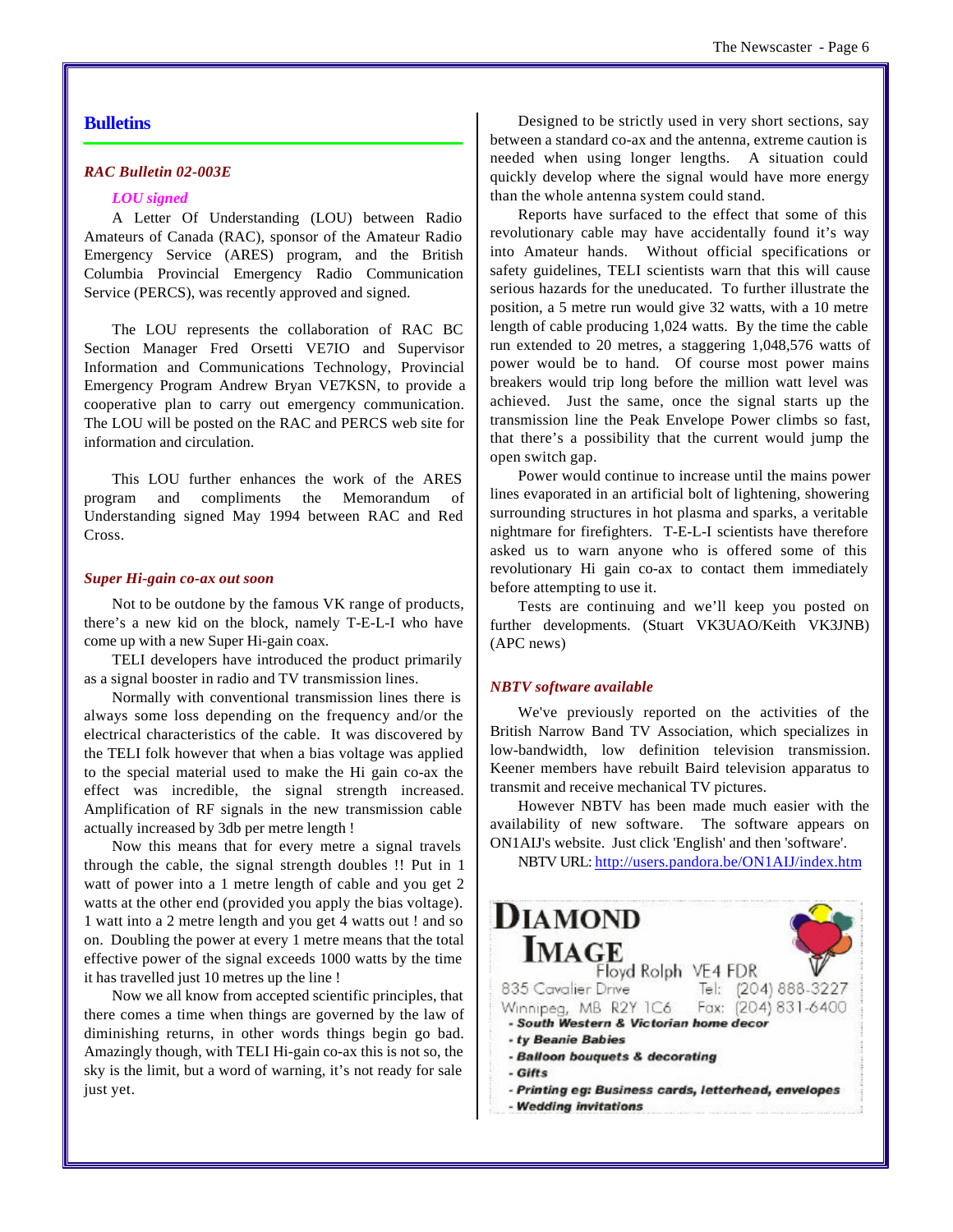#### **News Winnipeg Senior Citizens Radio Club By Gil Frederick, VE4AG, President**

Grab a pen and make a slight change on your calendar, for the WSCRC Christmas Party date. To get the same caterer as last year (an excellent dinner), we have had to move the day to TUESDAY, DECEMBER 10, 2002. This date has also been confirmed by the Assiniboia Christian Centre on Portage Ave. at Rouge Rd., the location for last year's dinner.

It is always sad to report on deaths of our members, and at this time, two have become Silent Keys: Keith McConnell, ex-VE4BC, and Joe Butchard, VE4NY.

Keith was a founding member, and because of his efforts, the Club was of great benefit to anyone associated with its activities. Keith was, during his years with VE4WSC, a Secretary, a President, a Breakfast Coordinator, Theory & Code Instructor, an excellent Public Relations spokesman, and gave technical support when setting up the operating stations at both locations of the WSCRC. Many of our present members, and other Hams who got their Ham licence training at the Club, can tell you how important Keith was to them. Keith lost Judy, his xyl and help-mate, in 2000. After 2 strokes, Keith was confined for the past 3 years in a nursing home. He was 90 years of age when he died on Thursday, February 21.

Joe, who was licensed in 1935 as VE4NY, joined our Club in 1994, and remained a member until his death on Saturday, February 23, at the age of 82. To the families of both, we offer our heartfelt sympathies and condolences.

The CW Class at the club has seen its student count drop from 18 to 8. The exam took place on March 4th. Results will be in the Blips 'n' Blurbs and next month's Newscaster.

We've had good comments on the 2 articles submitted for publication in the Sparks, by Paul Palace, VE4PXP: "The Old Fire Hall", and "Does Anyone Remember Radio?". Paul is a prolific writer, whether it be songs, poems or short articles or stories. His latest article, a letter to Charles Adler of CJOB, called "How Rich is Rich?", will be published in

'Blips 'n' Blurbs'. You may have already heard this read over the air, but its impact is no less when read from the printed word. Keep them coming, Paul!

We are continuing to obtain members' e-mail addresses. If we haven't got yours yet, please send an e-mail to the Club: ve4wsc@mts.net

The Guides-On-The-Air Weekend (G.O.T.A.) was held at WSCRC, when VE4GGC (Girl Guides Canada) was activated. Saturday saw a lot of on-air-activity with Guides and Guide Leaders, but Sunday saw little – there were no Guides attending, but on-air contacts were made with stations with Guides. We thank these members who took part:

Alf, VE4ALF; Adam, VE4SN; Lila, VE4LIL; Roy, VE4ROY; Ed, VE4YU; Bill, VE4WCM; and Colin, VE4JCM. We have had a letter of thanks from the 6B Girl Guides of Winnipeg Troop, with the comment "we really had a lot of fun".

A WSCRC member, Ken Brock, KB0K, has written, and part of his e-mail reads, "I am an American living here in Port Isabel, Texas. However, I have spent the last several years visiting Winnipeg in the summer. I am in touch with Winnipeg with the ilink repeater (ve4sbs), but would like to see others on the single mode of www.aacnet.net ilink.". Ken's e-mail address is **brockken@hotmail.com**.

Will all members make note of the new phone number for Willard Elliott, VE4WJE, our Education Coordinator; it is 779-3193. We welcome one new member this month: David Wood, VE4KU. Glad to have you with us, Dave.

We are looking for volunteers for our Phone Committee. If you have time to make calls (a few times in the year) to about ten other members, with notices of upcoming events and special news, please get in touch with Paul, VE4PXP, the Coordinator. And Paul, VE4OPC, is still looking for a few more Duty Officers for Monday and Tuesday. If you can handle even ½ day each week, please put your name on the sign-up sheet at the Club.

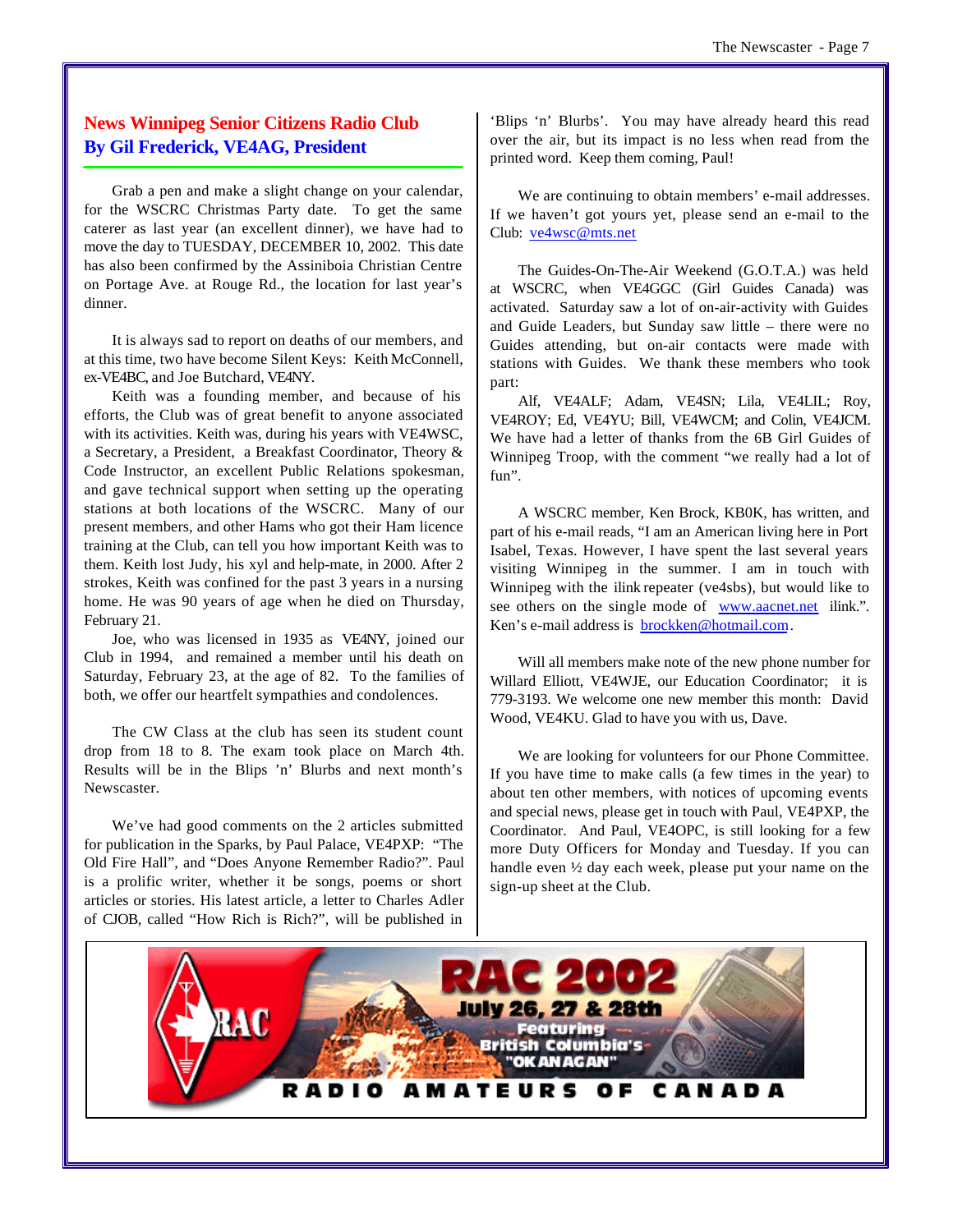The Red Cross HQ station in Ottawa is now back on the air. Listen for VA3CRC each Sunday on the Red Cross National Net, at 1900Z, on 14.128 MHz., and please check in if you're on frequency.

Our next Breakfast will be held on Thursday, March 7th, at the Garden City Inn, McPhillips at Jefferson. Time is 9:00 a.m. Thanks to all who made the Valentine's Day breakfast last month the success it was. The winners of the 2 special prizes enjoyed their gifts, which were: a set of His & Her fine china cups with 'heart' handles (donated by Gil, VE4AG and xyl Beryl) and won by Adam, VE4SN & xyl Sylvia; and chocolates & 'flimsy' things (donated by George, VE4GNG) and won by Helen McMenemy. The draw prize (a surprise box donated by George, VE4GNG) was won by Ed Kowalchuk, VE4CZ.

The CLARA CONTEST is coming up, and you are invited to enter! Dates are March 19, beginning at 1700Z, and March 20, ending at 1700Z. We will have full details posted on the club bulletin board, or available on the WSCRC homepage well before contest date.

CLARA has also announced a new Award, called the 33 Award. You must work 33 yls between February 13, 2002 and December 31, 2002. Contacts cannot be during nets or contests – all other contacts count. Further info can be had by checking into the Clara Net, Tuesdays at 1700Z, on 14.120.

The next Board meeting will be held on Wednesday, March 20, at 10:00 a.m., and we'd like to see all Board members present – the 2001 Audit Report will be presented by Albert, VE4AX and Joe, VE4WF.



The RAC2002 National Convention Committee is proud to announce that online registration is now available on RAC 2002 National Convention website.

There are two easy ways to register:

1) Print the registration form available online, and mail it along with your cheque to the address provided. 2) Register online with your visa or mastercard number. Please visit www.rac2002.org to register today!

#### **Minutes for W.A.R.C. February 11th, 2002 Submitted by Ruthie, VE4CRS**

Meeting called to order at 1935 hours by Vice President Tom VE4SE. Tom introduced Gordon Jewsbury VE7TGR of Kelowna. Introductions followed. Tom welcomed 30 members and 3 guests.

Correction to January minutes: - Adam's call-sign VE4SN, not VE4SE. Motion to accept minutes of January meeting with above correction, by VE4HK, seconded by VE4JS. Carried.

Darcy Wilson VE4DDW stepped down from Presidency; Tom Mills VE4SE, Vice-President, will step up instead of Darcy. According to by-laws, vacancy may be filled by any board member. Motion to accept by Bill VE4DL, seconded by John VE4JNF. Carried.

#### *Correspondence*

QSL card from VE3RAT, Thornhill Amateur Radio Club.

#### *Treasurer's Report Sue VE4SYM*

| Income statement for January 31, 2002.     |            |
|--------------------------------------------|------------|
| Revenue                                    | \$153.12   |
| Expense                                    | \$569.80   |
| Total expense                              | (\$416.68) |
| <b>Bank balance</b>                        | \$4,843.97 |
| Motion to accept report by VE4KU. Carried. |            |

#### *Programs Glen VE4GWN*

Programs: - March 11, 2002: - Sun Valley Venturers and their experience in PEI last summer. April 8, 2002: - Home Brew Night in cafeteria.

#### *Membership Mariska VE4MMG*

Total paid membership 160. The highest in past years was 200-215 members. Ordered jackets are ready. Members to make arrangements to pick up jackets directly from tailor. Cash or cheque only, no visa or debit card. Address:

Shanter Sportswear, 930 Mountain Ave. Store Hours: 8:00 AM – 4:30 PM Mon. – Fri. 10:AM – 4:00 PM Sat.

#### *WPGARES Jeff VE4MBQ*

Approximately thirty WPGARES members and associates provided volunteer amateur communications on 9,10 Feb. for Festival du Voyager Sled Dog Races at the Forks. This was the 62nd Public Service Event Next monthly meeting Tues. 19 Feb. 1900h at sir Wm Stephenson Library.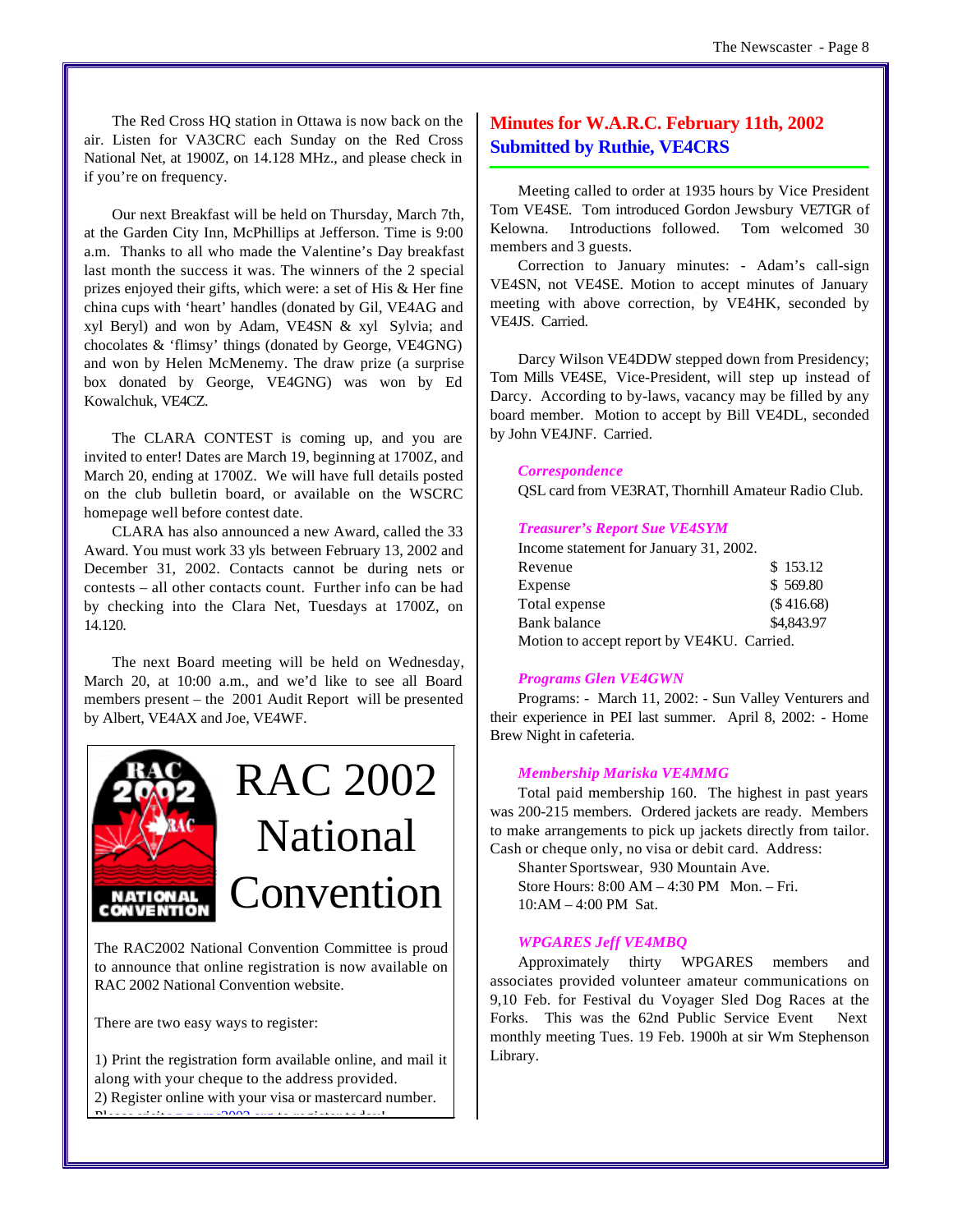Gord Snarr VE4GLS is looking for amateurs to assist South-Central ARES with Sled Dog Races in Morris 16, 17 Feb. If interested can contact Gord via e-mail:

Ve4gls@rac.ca or phone.

#### *MB Marathon Jeff VE4MBQ*

Members of the WARC-WPGARES Marathon Committee are Richard Kazuk VE4KAZ, Wayne Schellekens VE4WTS, Technical Adviser Yori Tsuji VE4ACX, Chairman Jeff Dovyak VE4MBQ. Derek Hay VE4HAY will be Net Controller for the Admin Net – his input will be valuable. Reporting to WARC Executive via Glen Napady VE4GWN and directly to WPGARES membership.

Kay Quinn and Ralph Lavallee turned over documentation dealing with past years, which will be reviewed and then passed on to committee members. Hoping to arrange for repeater use and location for Net Control by end of March. Sign-up sheet for volunteers at WARC table during April Flea Market. Marathon on 16 June, 2002.

#### *DX Sleuths Adam VE4SN*

1. Araucaria DX Group will sponsor Dxpedition to Trindade & Martin Vaz Archipelago Feb. 18 through Mar. 22, 2002. Operations on 160 – 6 meters including WARC bands. Listen for: PW0T.

2. On RAC website, link to Dxfinder UFT. Complete DX news, with Dxpeditions listed until 2006. Direct URL address: - http://www.uft.net/dxpeditions.htm

#### *Flea Market Tom VE4SE*

In need of coordinator. (While typing these minutes Ed Horton VE4EIH has agreed to co-chair.) Thank you Ed!

| <b>The Phonetic Alphabet</b> |          |  |
|------------------------------|----------|--|
| Alpha                        | November |  |
| <b>Bravo</b>                 | Oscar    |  |
| Charlie                      | Papa     |  |
| Delta                        | Quebec   |  |
| Echo                         | Romeo    |  |
| Foxtrot                      | Sierra   |  |
| Golf                         | Tango    |  |
| Hotel                        | Uniform  |  |
| <b>India</b>                 | Victor   |  |
| Juliet                       | Whiskey  |  |
| Kilo                         | $X$ -ray |  |
| Lima                         | Yankee   |  |
| Mike                         | Zulu     |  |
|                              |          |  |

Tom VE4SE and Ruth VE4XYL in charge of selling tables and food. Venue is booked and paid for.

#### *Field Day Bob VE4RCJ*

Bob VE4RCJ has agreed to co-chair. Needs other members to coordinate with him. Explained why the need for multiple coordinators and gave quick run-down of positions and problems to work out. Birds Hill site needs to be booked.

International Ham Fest 10 dollars US admission.

#### *New Business*

1. Gordon VE7TGR: - was president of Orchard City ARC. Club co-hosting 2002 RAC convention in Vernon BC, July 26, 27, 28. Can register on-line at www.rac2002.org Site of convention has many additional attractions. Great door prizes. Looking for speakers to volunteer. Will be

largest convention in history of Canada, estimated 1000 –2000 people to attend. Recommended to book hotel now.

2. Newsletter: - Floyd VE4FDR is printing the Newscaster gratis. His ad appears in Newscaster. Private business. Also does QSL cards. Derek emails Newscaster directly to him for printing.

3. Elections: - Arranging for nominating committee. (While typing these minutes, David VE4DAR has agreed to chair nominating committee.) Thank you, David!

#### *Winners:*

Draw: - Tom VE4YG – tool set. Attendance: - Yori VE4ACX – flashlights.

Thank you Louis VE4PLJ for your enlightening presentation. We appreciated your being so frank and open with us, and we have learned from your experiences.